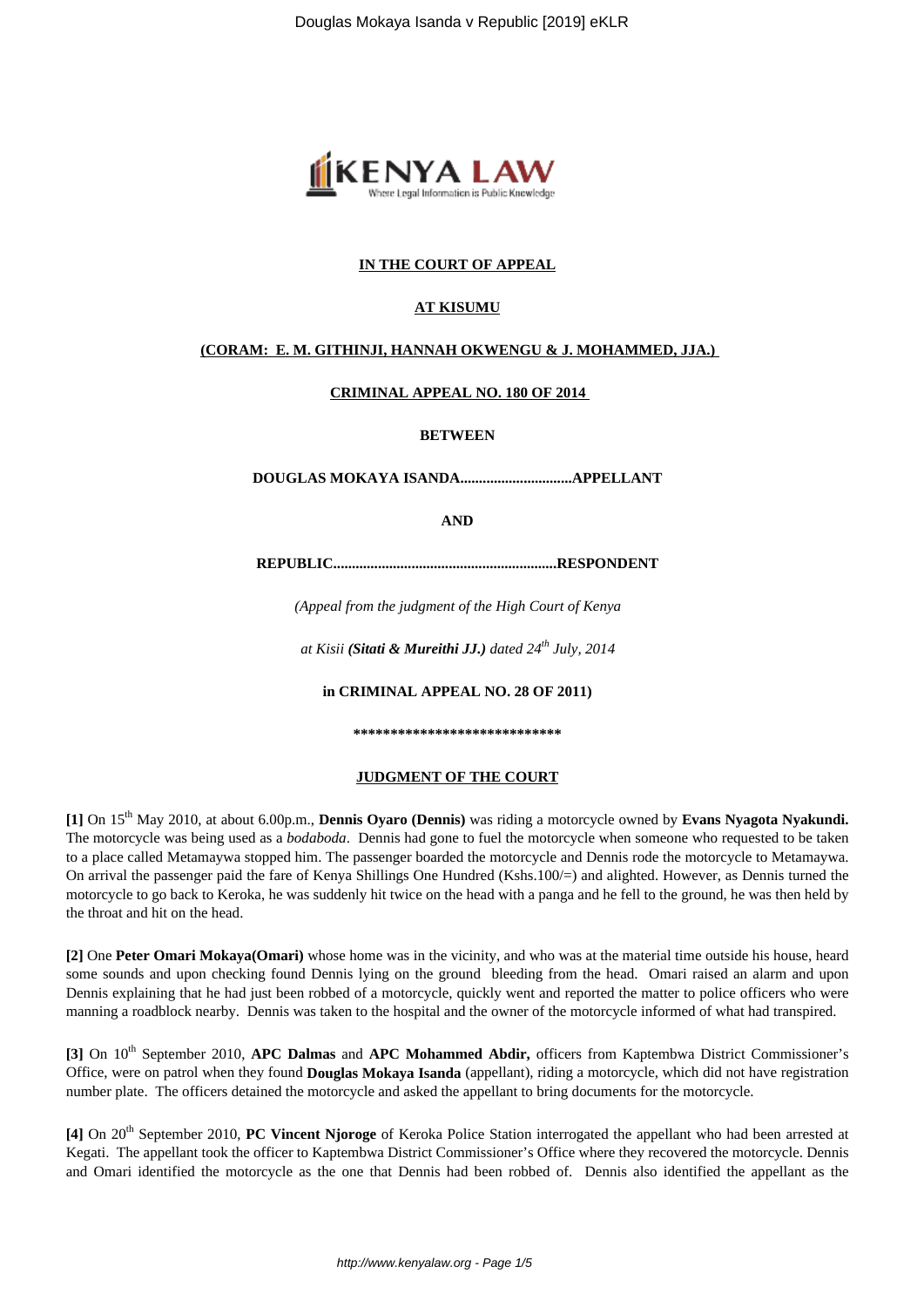passenger whom he had dropped just before he was attacked. The appellant was therefore charged with the offence of robbery with violence contrary to section 296 (2) of the Penal Code.

**[5]** When put to his defence, the appellant denied having stolen the motorcycle or having hired Dennis to carry him to Metemaywa. He further denied having taken police officers to Kaptembwa where the motorcycle was allegedly recovered. The Senior Resident Magistrate, Keroka, who heard the case against the appellant, was not impressed with the appellant's defence. He found the prosecution case proved, convicted the appellant and sentenced him to death.

**[6]** Being dissatisfied with the judgment of the trial court, the appellant appealed to the High Court contending that the case against him was not proved; that the magistrate erred in convicting him on contradictory and doubtful evidence; and that the magistrate misdirected himself and failed to warn himself that the evidence of key witnesses was based on personal opinion.

**[7]** During the hearing of the appeal in the High Court, the appellant was represented by Mr. Bigogo who reiterated that the prosecution did not prove all the ingredients of the offence of robbery; that the identification of the appellant was only dock identification which was not of any evidential value; that the doctrine of recent possession was not applicable because the evidence of possession came up four months after the alleged robbery; that ownership of the motorcycle was not proved; finally the High Court was urged that the trial court did not sufficiently address the appellant's defence of alibi.

**[8]** On his part, **Mr. Imbali** who appeared for the State urged the High Court that there was sufficient evidence to establish the offence against the appellant; that there was evidence that was sufficient to prove ownership of the motorcycle; and that the identification of the appellant by Dennis was supported by the fact that the appellant was found riding the motorcycle which was impounded, and that the appellant later led officers from the station where the robbery was reported, to Kaptembwa where the motorcycle was detained.

**[9]** In their judgments, the learned judges of the High Court, (**Sitati** and **Mureithi JJ**) dismissed the appellant's appeal against both conviction and sentence, finding, *inter alia*, that the appellant was found in possession of the motorcycle of which Dennis had been robbed four months earlier; that there was sufficient evidence of the appellant being in possession of recently stolen property; and that this was sufficient evidence to lead to the conclusion that the appellant participated in the robbery.

**[10]** The appellant is now before us in this second appeal where Mr. Onsongo represents him**.** He has raised five grounds in his memorandum of appeal, contending that the High Court failed to exercise its duty as a first appellate court of re-evaluating and analyzing the evidence on record so as to arrive at its own findings; that the entire trial was a nullity as the charge sheet set out the punitive sections of the law without setting out the section which creates or provides for the offence; that the evidence was not sufficient for the application of the doctrine of recent possession; that the circumstantial evidence relied on by the prosecution fell far below the legal threshold for such evidence to be the basis of sound conviction; and that the High Court erred in failing to find that the entire trial was a travesty of the appellant's right to a fair hearing.

**[11]** Both the advocate for the appellant and the prosecuting counsel filed written submissions each urging the Court to find in their favour.

**[12]** For the appellant, it was submitted that had the learned judges of the High Court re-evaluated and re-analyzed the evidence on record, they would have noted that the appellant raised a defence of alibi which the learned judges of the High Court did not properly consider but merely glossed over. Counsel submitted that no proper evidence was adduced regarding who arrested the accused at Kegati, and why he was arrested. Nor was there any proper evidence regarding the person who was stopped and arrested while riding the motorcycle at Kaptembwa in Nandi Hills. Relying on **Bukenya vs Uganda [1972] EA 549**, counsel submitted that failure to call crucial witnesses by the prosecution entitled the court to draw an adverse inference.

**[13]** In regard to the doctrine of recent possession, counsel submitted that the motorcycle was found in the custody of Kaptembwa Administration Police Officers, four months after the alleged theft, and that it was established that the person from whom the motorcycle was recovered was the appellant. It was argued that the evidence availed in proof of ownership of the motorcycle was not adequate as the motorcycle did not have any registration numbers so that identification of the motorcycle was not established. Further it was submitted that information obtained from the appellant through interrogation which led to the recovery of the motorcycle in question, was inadmissible, so was evidence of admission or confession relating to possession or the whereabouts of the motorcycle.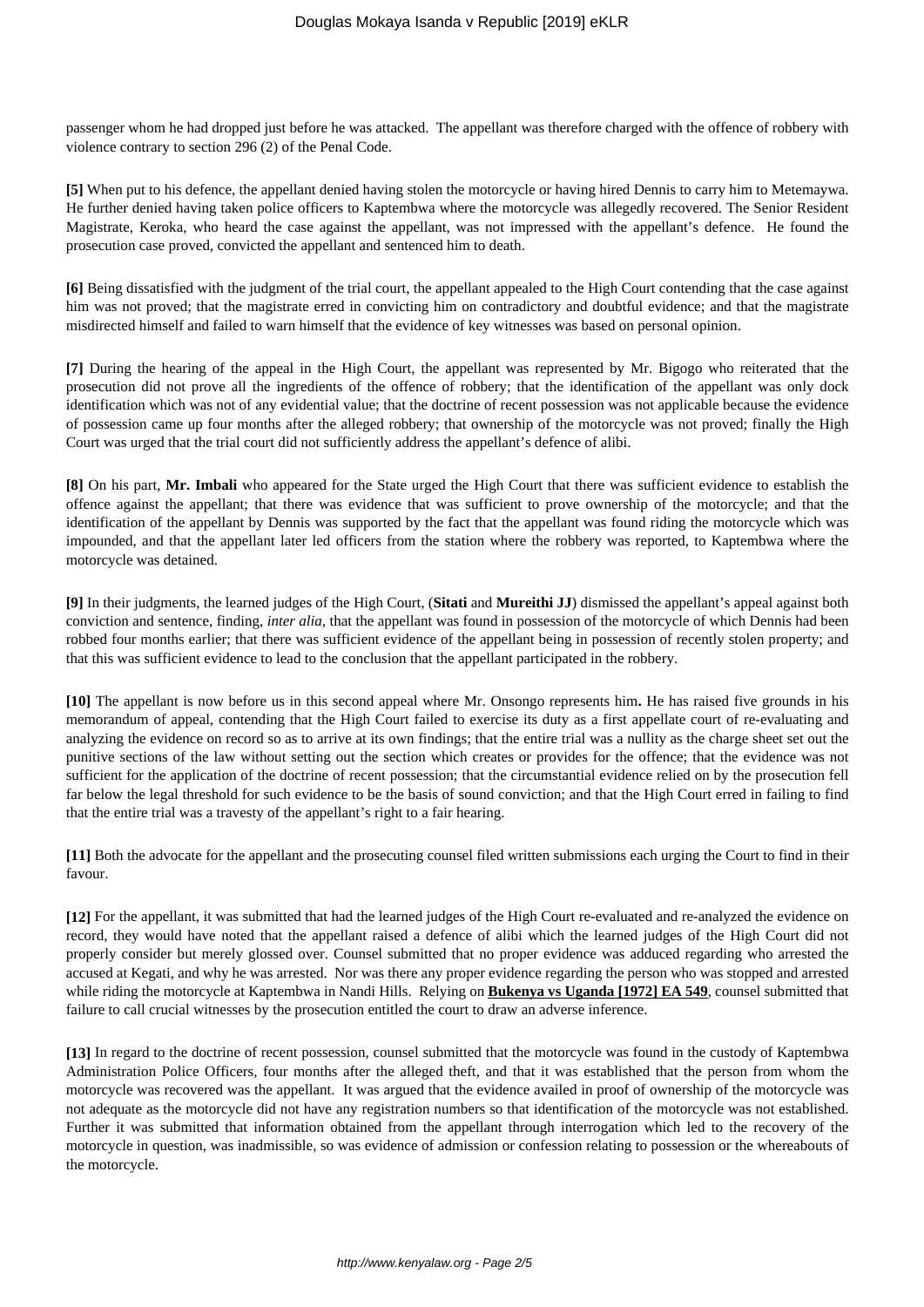**[14]** In addition, it was submitted that the trial proceeded without the prosecution providing the appellant with statements of witnesses and therefore the trial was conducted in breach of the appellant's rights under **Article 50(2)** of the **Constitution**. Finally, in regard to sentence, counsel for the appellant submitted that the sentence imposed on the appellant was cruel, inhuman, manifestly harsh and excessive, in the circumstances of the case.

**[15]** In his submission, **Mr. Victor Mule**, Senior Assistant Director of Public Prosecutions maintained that the first appellate court properly re-evaluated and analyzed the evidence that was adduced in the trial court and came to their own findings and conclusions; that the evidence established the essential ingredients of the offence of robbery with violence. **Mr. Mule** drew the Court's attention to the findings of the High Court that Dennis's evidence fell short in identifying the appellant as the person who hit him on the head with a panga; but that this notwithstanding, the High Court came to the conclusion that there was other evidence in support of the identification; that the High Court re-evaluated the evidence concerning recent possession and satisfied itself that there was sufficient evidence implicating the appellant.

**[16]** In regard to the failure by the prosecution to furnish the appellant with witness statements, it was pointed out that the record indicates that the court ordered the prosecution to supply the statements; that subsequently, on two occasions, the appellant informed the court that he had not received the documents; that when the matter came up again on the  $8<sup>th</sup>$  December 2010, the appellant indicated that he was ready to proceed with the hearing and did not raise any issue concerning the statements; that during the trial, the appellant cross-examined the prosecution witnesses, and this was an indication that he was fully aware of the case against him; that the appellant did not raise this issue during his first appeal in the High Court; and that this was an indication that he had either received the statements or that he was not prejudiced during the trial. The court was therefore urged to dismiss this ground.

**[17]** In regard to the sentence, Mr. Mule noted that in **Muruatetu versus R. [2017] eKLR**, the Supreme Court directed the Attorney General, the Kenya Law Reform Commission, and the Speakers of the National Assembly and the Senate to give effect to that judgment on the mandatory nature of death sentence, and therefore the appellant's ground of appeal on sentence based on the Muruatetu decision was premature.

**[18]** We have carefully considered this appeal, the record of appeal, the submissions made by counsel and the authorities cited. This being a second appeal, it is limited under section 361 of the Criminal Procedure Code to matters of law only. Secondly, this Court has to defer to the concurrent findings of the two lower courts, unless there are errors of law established.

**[19]** In regard to the charge sheet, the particulars of the charge against the appellant were stated as follows:

## **Robbery with violence contrary to section 296(2) of the Penal Code**

**Douglas Mokaya Isanda on the 15th day of May, 2010, at Buchuria Sub-location in Masaba District within Nyanza Province robbed Dennis Oyaro one Motorbike make TVS red in colour valued at Kshs 82,000 and at or immediately after the time of such robbery used actual violence to the said Dennis Oyaro.** 

**[20]** In the case of **Johana Ndungu versus Republic [1996] eKLR**, the predecessor of this Court analyzed the ingredients of the offence of robbery with violence contrary to section 296(2) as follows:

*"In order to appreciate properly as to what acts constitute an offence under section 296 (2) one must consider the sub-section in conjunction with s.295 of the Penal Code. The essential ingredient of robbery under section 295 is use of or threat to use actual violence against any person or property at or immediately before or immediately after to further in any manner the act of stealing. Therefore, the existence of the afore-described ingredients constituting robbery are pre-supposed in the three sets of circumstances prescribed in s.296 (2) which we give below and any one of which if proved will constitute the offence under the sub-section:*

*1. If the offender is armed with any dangerous or offensive weapon or instrument, or*

*2. If he is in company with one or more other person or persons, or*

*3. If, at or immediately before or immediately after the time of the robbery, he wounds, beats, strikes or uses any other violence to any person.*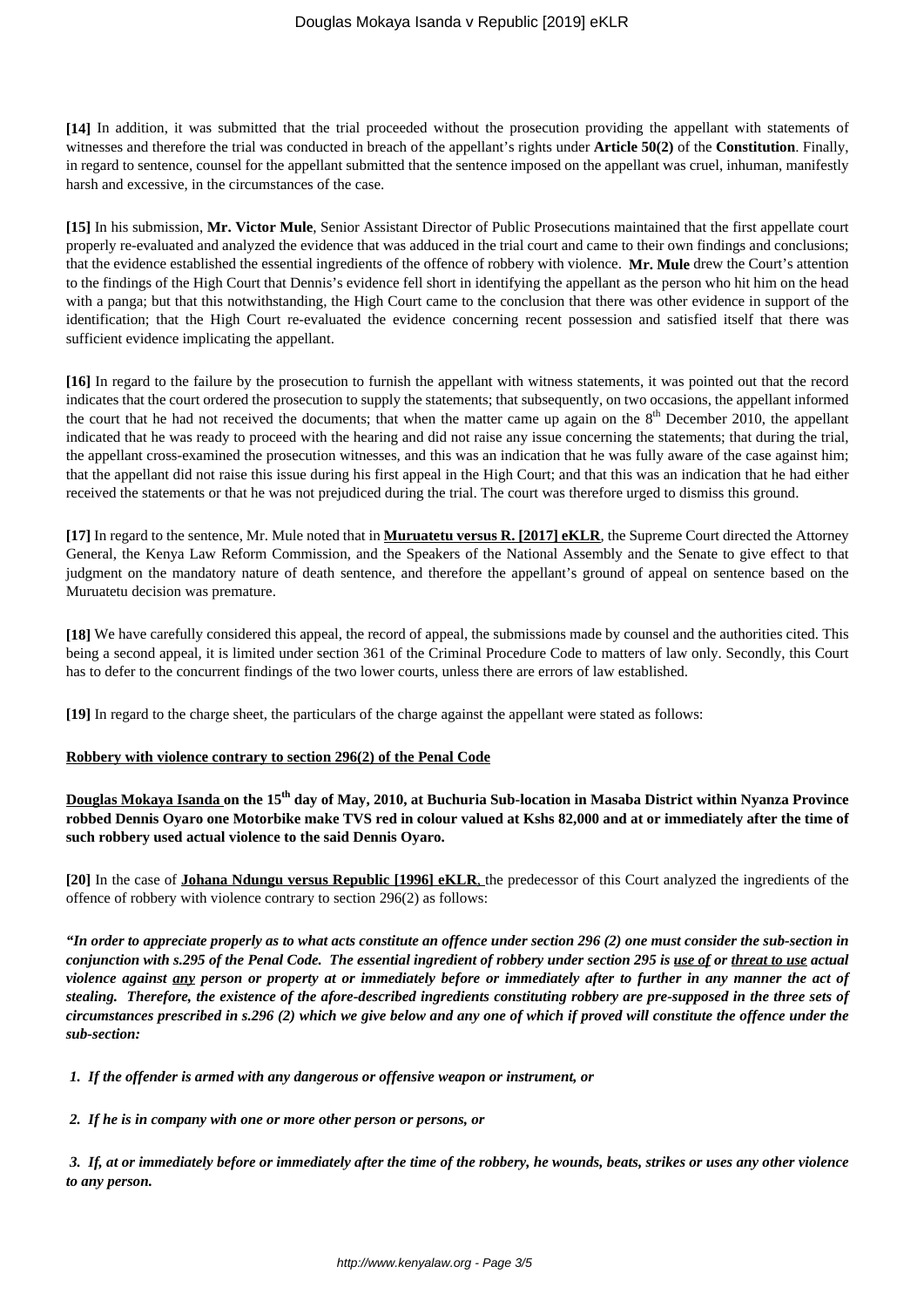*Analysing the first set of circumstances the essential ingredient, apart from the ingredients including the use or threat to use actual violence constituting the offence of robbery, is the fact of the offender at the time of robbery being armed with a dangerous or offensive weapon. No other fact is needed to be proved. Thus if the facts show that at the time of commission of the offence of robbery as defined in S.295 of the Penal Code, the offender was armed in the manner afore-described then he is guilty of the offence under sub-section (2) and it is mandatory for the court to so convict him.*

*In the same manner in the second set of circumstances if it is shown and accepted by court that at the time of robbery the offender is in company with one or more person or persons then the offence under sub-section (2) is proved and a conviction thereunder must follow. The court is not required to look for the presence of either of the other two set of circumstances.*

*With regard to the third set of circumstances there is no mention of the offender being armed or being in company with others. The court is not required to look for the presence of either of these two ingredients. If the court finds that at or immediately before or immediately after the time of robbery the offender wounds, beats strikes or uses any other violence to any person (may be a watchman and not necessarily the complainant or victim of theft) then it must find the offence under sub-section (2) proved and convict accordingly.*

**[21]** In this case, there was clear evidence that Dennis was attacked and violently robbed of the motorcycle. There was evidence that he was seriously wounded during the robbery. It is clear therefore that the offence of robbery with violence was established by the mere fact that the motorcycle was stolen from Dennis and that Dennis was wounded in the process.

**[22]** The next issue that we wish to address is the alleged violation of the appellant's right to fair trial, first by producing him in court four months after he was arrested, and by the failure to avail the witness statement to him. In regard to the delay in bringing the appellant to court, this is an issue that ought to have been raised in the trial court. It does not appear to have been raised. At this stage, it is not possible for this Court to interrogate what might have occurred. Suffice to note that the applicant does not appear to have suffered any prejudice, in any case, that is a matter for which he can seek damages under the Constitution.

[23] From the record of the lower court, the court made an order on 28<sup>th</sup> of September 2010 for the prosecution to supply the appellant with copies of witness statements before the hearing. On 22<sup>nd</sup> December, 2010 when the hearing commenced, the appellant did not complain about not having any witness statements. Nor did the appellant complain about the statement at any other time during the proceedings or even during the hearing of the first appeal even though the appellant was represented by counsel. We find that as submitted by Mr. Mule, the appellant must have received the witness statements hence his failure to raise the issue. We therefore reject the appellant's contention that his right to a fair trial was violated.

**[24]** It is clear from the evidence that the main evidence implicating the appellant with this offence is the fact that he was identified by Dennis as the person who robbed him, and that, in addition, he was able to lead the police to the recovery of the motorcycle. As regards the appellant's identification by Dennis, Dennis met the passenger at about 6.00 p.m. They talked before Dennis agreed to take the passenger to his destination. Therefore Dennis had ample time and opportunity to see the passenger well. Nevertheless, for a person that he had not known before, identification after 4 months would have been more certain if an identification parade was carried out. However, any doubt regarding the identification was resolved by the evidence of recovery of the motorcycle.

**[25]** As regards the recovery of the motorcycle, no clear evidence was adduced regarding why the appellant was arrested. Although P.W.5 testified that the appellant was arrested at Keratin AP camp, there was no officer from that camp whom came to explain why he was arrested. Be that as it may, the appellant does not deny the fact that he was arrested.

**[26]** P.W.5 explained that he collected the appellant from Kegati AP camp, and took him to Keroka police station, and that upon interrogation the appellant led the officers to Kaptembwa AP camp where the motorcycle was recovered. This evidence ties up with the evidence of APC Dalmas who explained that the motorcycle was found in the possession of the appellant, and was detained because the appellant did not have any documents to prove ownership. APC Dalmas also confirmed that the motorcycle was handed over to police officers from Keroka police station, who went to the camp accompanied by the appellant. What comes out is that it is the appellant who was found in possession of the motorcycle and the appellant who led the police to where the motorcycle was. This motorcycle is what provided the nexus linking the appellant to the robbery. Therefore the appellant's defence denying having been in possession of the motorcycle, or having been in the area where Dennis was robbed was properly rejected.

**[27]** Under the doctrine of recent possession, where an accused person is found in possession of recently stolen property, and is unable to provide a reasonable explanation for his possession, a presumption arises that he is either the thief or the receiver **(Hassan**